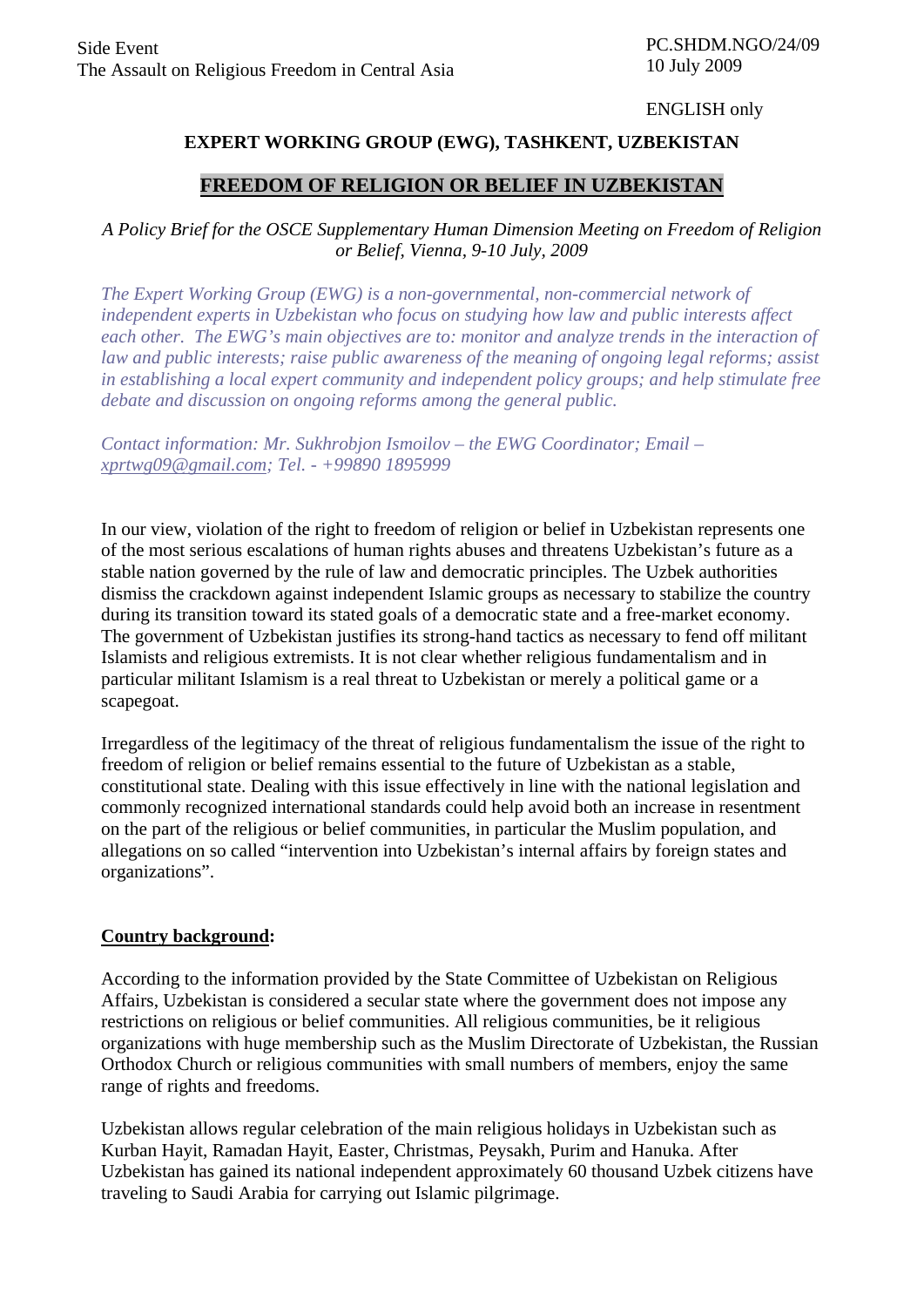According to the Muslim Directorate of Uzbekistan currently approximately 2 million people in Uzbekistan regularly attend mosques. During period of the national independence hundreds of mosques, churches and prayer houses, including orthodox temples have been constructed and restored such cities as Tashkent, Samarkand and Navoiy.

At present all in all 2.231 religious organizations of 16 different religious faiths are registered by the Uzbek government and operate freely. 2.050 of them belong to the Islamic organizations as almost 88 % of the total population is Muslim.

Apart from Muslim religious organizations approximately 180 religious organizations of the other 15 various religious faiths operate in Uzbekistan. There is also a Bible Society of Uzbekistan – an inter-faith religious organization which assists other religious organizations in getting better access to the religious literature.

#### **The policy of the Uzbek government on freedom of religion or belief:**

Freedom of religion or belief is considered to be one of the most fundamental human rights protected by international law. All states are obliged to respect and protect this right. Religious freedom, *inter alia,* is the inherent right of a person to profess or not to profess a religious faith; to worship or not to worship, in public or in private, according to one's own conscience, understanding, or preferences; to join in association with others of like faith or beliefs. This right is important to the sanctity and dignity of the human person as it is to the recognition, protection, and maintenance of a free and democratic state. Freedom of religion or belief ultimately forms the basis of constitutional government, a limited state, and a free and democratic society. Recognition of freedom of religion and conscience is integrally related to all other civil liberties and to the maintenance of a free and democratic state.

From the first years of independence (September 1, 1991) and beginning of his presidency the Uzbek leader Islam Karimov has found himself engaged in a struggle with Uzbekistan's Islamic leaders over religious freedom. With the largest Muslim population in the Central Asia region, the Islamic religion flourished in Uzbekistan as a result of the break-up of the Soviet Union. Karimov viewed the Islamic leaders as ideological rivals and a threat to his political interests and stability. The Uzbek government has mounted a crackdown against unofficial, independent Islamic worship and imposed state-dominated Islamic establishment by banning independent Islamic practice. Such suppression of independent Islamic adherence to the state violates the Constitution of Uzbekistan and international human rights standards on freedom of religion or belief, including the right to practice one's religion, the right to a religious education, and the right to teach and lead religious worship without unauthorized state interference or involvement.

The February 1999 bombings in the capital of Uzbekistan, the 2004 bombings in Tashkent and Bukhara cities, the 2005 Andijan public uprising which has also been prompted by an arrest and unfair trial against a group of independent Islamic adherents "Akromiylar" and the latest May 2009 events in Andijan region prove that the Uzbek government's repressive policies threaten rather than ensure peace and stability in Uzbekistan. The disregard for the constitutional protections for freedom of religion or belief raises serious issues concerning the rule of law in Uzbekistan and its future as a constitutional state. So, freedom of religion or belief in Uzbekistan is foremost for determining the limitations of civil liberties in that country as well as Uzbekistan's future as a stable, democratic state governed by the rule of law principle.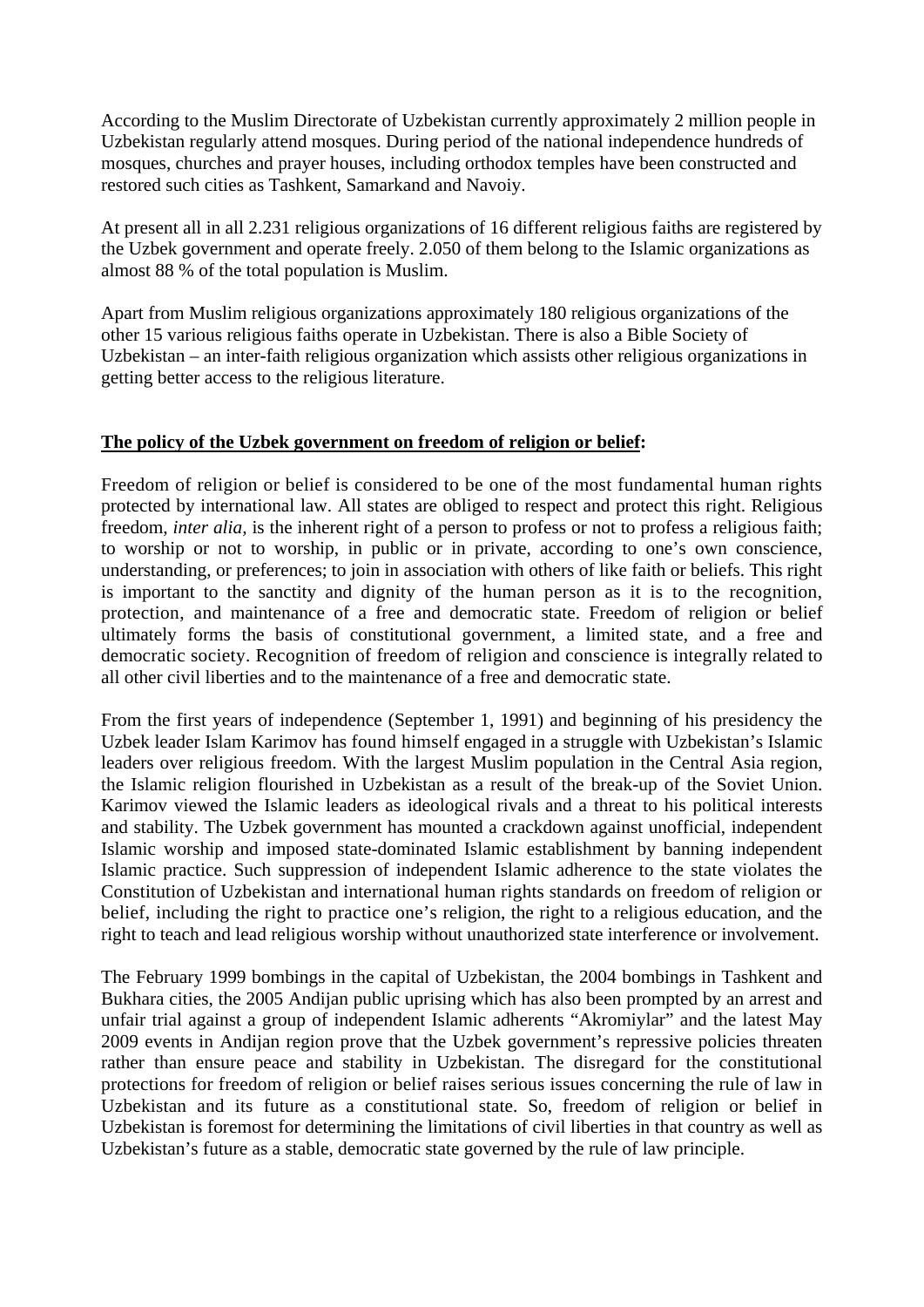The policy of Uzbek government towards religion that it inherited from the Soviet Union is a policy based on an uncompromising premise of "that which is not controlled is forbidden". The government tries to supervise religious worship and belief, by overseeing the Islamic hierarchy, the content of imams' sermons, and the substance of their religious materials. In the course of the past years, the Uzbek government has continued to persecute and harass those who practice Islam outside of the government-controlled system. Uzbek law provides for criminal and administrative penalties against those involved in unregistered religious organizations, private religious education, and the possession and distribution of literature recognized as "extremist". Counter–terror laws are also actively applied in persecution of Muslims who fall beyond the government controlled Islam.<sup>2</sup>

Uzbek authorities have invoked these penalties to punish Muslims who pray in unregistered mosques, study Islam with private teachers, or who are followers of imams who fall out of favor with the government. Using the aforementioned law enforcement tools, government attempted to portray independent Muslims as "extremists" and the "nation's enemies". After September 11, such campaign against independent Muslims is justified as a part of the global campaign against terrorism. The government has persecuted and brought to the court independent Muslims who can be divided into several broad categories which are labeled as fundamentalist and extremist religious groups: first, unaffiliated independent Muslims who were accused of "Wahhabism", a term used to denote "Islamic fundamentalism"; individuals charged with membership in Hizb ut-Tahrir (Party of Liberation), a transnational organization that advocates reestablishment of the Caliphate (an Islamic state) in traditionally Muslim lands; unaffiliated group of young Muslim entrepreneurs "Akromiylar"; adherents of Said Nursi called "Nurchilar". Regardless of a person's affiliation with the above mentioned religious groups, authorities often violate their civil and political rights. Many of the criminal cases against independent Muslims are forged, torture and ill-treatment are widespread, there are usually no fair trials or independent judges, and court trials and decisions severely violate the Criminal Code and Procedure of Uzbekistan.

Currently, more than 7000 political prisoners are being held in colonies on the basis of their religious beliefs. This is seen as a cover for the government's inability to promote economic progress and prosperity in the country and defame the opposition. Violations of the rights of such independent Muslims start from the moment they are summoned to a law-enforcement agency (usually for detention) till the post-conviction harassment and religious persecution in prisons.

Those gross violations can be divided into following types:

**Prosecution by the mahalla committees:** Existence of pre-court prosecuting mechanisms in the face of Uzbek mahalla committees (community-based bodies of self government) which can call and enforce other inhabitants of the area to publicly condemn independent Muslims and their family members and segregate them;

<sup>1</sup> <sup>1</sup> Articles 216 and 244-1 of the Criminal Code of Uzbekistan. Article 9, Law of the Republic of Uzbekistan "On Freedom of conscience and religious organizations".

 $2$  Law on "Combating terrorism" of December 15 2000, Registration number N 167-II. The Law has overly broad and vague language, and it lacks references to applicable penalties for terrorist offenses. The Criminal Code of Uzbekistan is the primary law that addresses the crime of terrorism and threats to national security. After the February 1999 Tashkent bombings, articles of the Criminal Code were amended, revised or newly adopted, ostensibly to improve national security and better combat terrorism. Article 155 - "Terrorism", Article 156 - "Instigation of national racial or religious hatred", Article 159 - "Attacks against the constitutional order of the Republic of Uzbekistan", and Article 244 "Mass disturbances".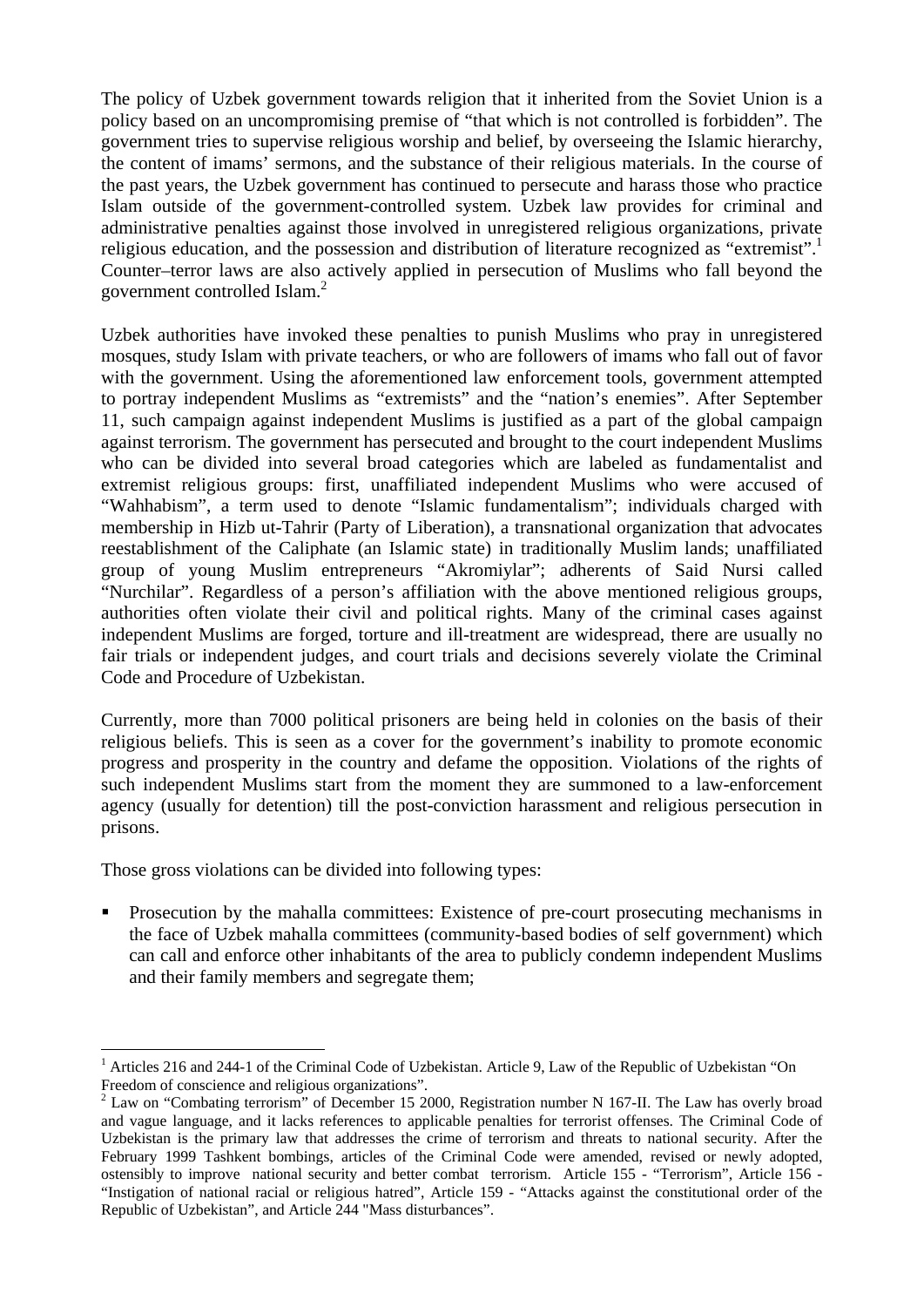- Trumped up criminal cases: Uzbek law-enforcement agencies often use illegal tactics to detain independent Muslims. These include often complaints and claims of police planting illegal narcotics or bullets on defendants or in their homes;
- Torture and ill-treatment: During investigation, the detained independent Muslims are very often subjected to torture or other forms of inhuman cruel treatment in order to force selfincriminating testimonies;
- Judges often refute torture claims and recantation of coerced confessions by defendants at trial, without investigation;
- Public bias through media propaganda: There is a practice of showing arrested and convicted independent Muslims on national TV channels and describing them as terrorists and state enemies, thereby turning public opinion against them;
- Uzbek authorities tend to restrict the procedural rights and guarantees of defendants and convicts more if it is religious related charge. For example, access of family members of the convicted and observations by the media and rights organizations of trials are often restricted;
- Post-conviction torture and religious persecution: Religious prisoners continue to suffer torture and persecution as they serve out their prison sentences. In prisons, they are often forced to renounce their faith and beg for the state's forgiveness. Their family and relatives are often victims of persecution, discrimination and harassment;
- Amnesty: Issuing annual presidential decrees on amnesty is a usual practice in Uzbekistan. Usually, such amnesties provide for the release of, among others, those sentenced to 6–10 years or less charges of "anti-state activity" (Article 159). Uzbek authorities often herald the amnesty as a sign of good will and progress toward greater protection of religious freedom whereas it is not. The amnesty affects only a small number of the estimated 7000 religious prisoners. And new arrests continue after its publication, and in several cases authorities harassed and rearrested those who had been amnestied. Given that vast majority of independent Muslims accused of religious infractions have been imprisoned to more than 6 years. The amnesty does not also apply to most prisoners of conscience.

It could be reasonably concluded that independent Muslims in Uzbekistan, who are subject to government persecution and harassment, are one of the most underrepresented members of the country's populace. Most representatives of this category of the population cannot afford to hire lawyers to represent them before law-enforcement agencies and courts. The defense lawyers provided under such situations by the state are usually deemed to be corrupt and serving to the interests of the state. There are a limited number of public institutions in Uzbekistan who are rendering legal assistance and carrying out litigations for the public interest. And there is no public institution / NGO focused on rendering legal assistance and support to independent Muslims and their family members except human rights groups in Uzbekistan However, they demonstrate underdeveloped skills and knowledge to carry out this task effectively and limit themselves mostly to recording and reporting violations of freedom of conscience and religion but do not protect the victims directly.

Religious prisoners and their family members in Uzbekistan face immense discrimination in all walks of life. The government policy on combating religious fundamentalism and extremism is built on the principle that if there is one religious extremist in the family, all remaining members of the family are then extremists too. There are many cases when the Uzbek authorities have arrested and imprisoned for long years several members from the same family. At the same time being a traditional society ruled by traditions and public morale the Uzbek society tends to isolate the family members of a religious prisoner and avoid contact with them. A religious prisoner among the members of the family makes it impossible to apply for a job in the government body. The family members of religious prisoners are kept under constant surveillance of the local police and mahalla committees.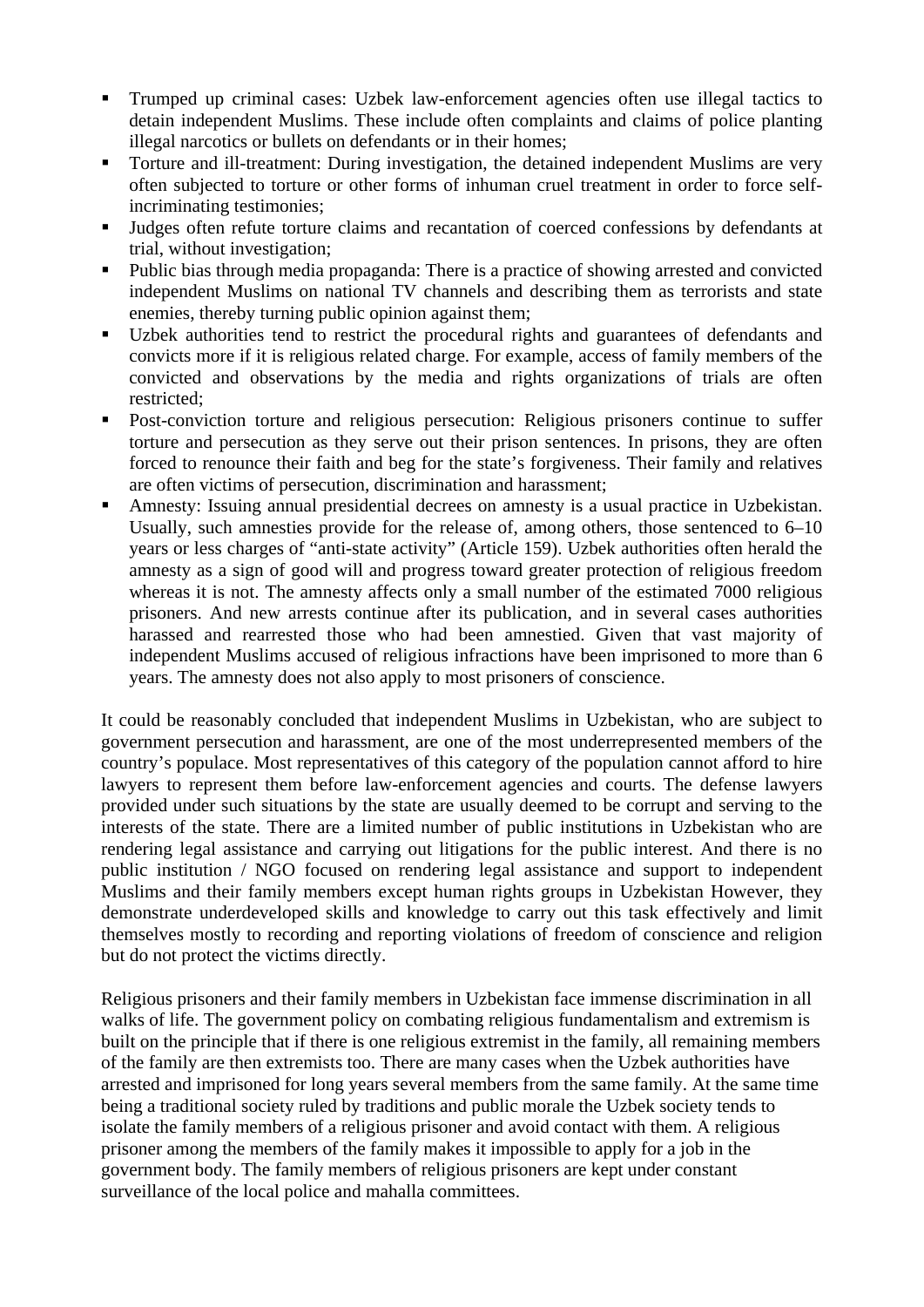Different tendencies toward freedom of religion or belief could be noted in the modern Uzbek society. Such trends can also be linked to different stages. For example, during the first years after gaining the national independence the majority of the population has demonstrated rarely highest interest in religion. In general we are witnessing a gradual expansion of the religiosity of the society in Uzbekistan (please note "expansion or religiosity", not "deepening of religiosity"). Many facts tell us about the growth of the level of religiosity among the society.

There are many reasons why the level of religiosity is growing in Uzbekistan as this process has been affected by a strong combination of numerous internal and external factors. First of all, Islam as a religion claims for universality and accomplishes different social and political functions, e.g. the function of formulating a point of view on the ongoing processes, or the role played by religion in "channeling social discontent or protest". Islam as a strongly socialized religion has its own point of view on all socially important issues. Surprisingly, both in times of social-economic crises and in times of social-economic welfare the Muslim communities look at the situation through the prism of religious criteria. In modern Uzbekistan Islam mainly plays a role of alternative channel for expressing public discontent or protest and seeking console. For some people it is a tool to become isolated in himself / herself or one's micro-society. To date the Uzbek society remains unable to formulate neither liberal mind, nor national consciousness as such. Islam remains as a main complete element of the public consciousness.

Second, the form of self-identification in the consciousness of Muslims in Uzbekistan is gradually changing. Under globalization such self-identity features as "ethnicity", "nationality" lose their meaning and the idea of belonging to a global faith community starts prevailing. Today an average Muslim from Uzbekistan looks at what is going on in the world through the eyes of "Muslim". Thus, external factors also catalyze the growth of the religious identity.

Third, the Government of Uzbekistan practices the policy of restraint against the freedom of religion and belief. The government has learnt that there are strong need and inclination towards religion or belief among the Uzbek society. The Uzbek authorities have reasonably concluded that as it is impossible to get rid of such need it should be used to maintain and strengthen the political power of the ruling elite. As a result today the authoritative government and traditional religious establishment, including official Islamic establishment, have reached a mutually beneficial deal. The authorities support the official religious establishment in their activities while suppressing and persecuting unaffiliated religious groups or communities, the official religious establishment work for proving the legitimacy of the ruling political elite. For instance, during their Friday prayer sermons all imams of the mosques in Uzbekistan are obliged to express gratitude to the Uzbek authorities for "creating such good conditions for practicing religion and belief". The same proves true for other religions and beliefs in Uzbekistan.

The Uzbek authorities have always tried to control the growth and level of religiosity in the society. This is one of the priority issues among the government policies in Uzbekistan. Such control and supervision is composed of multi-level measures. One of the vectors of such control lies at the level of mosques. The Uzbek authorities have set rigid informal quotas on the number of registered officially allowed mosques. Only a few new mosques are registered by the government each year while many others are forcedly closed. The government controls the content of the religious sermons and religious literature. The religious or belief communities clearly understand the essence of such government policy and accept that as a humiliation though they are reluctant to express publicly their dissent. The task of maintaining the secular character of the state has been transformed in Uzbekistan into forced secularization of the public consciousness. Despite its contradiction to the existing national laws and international standards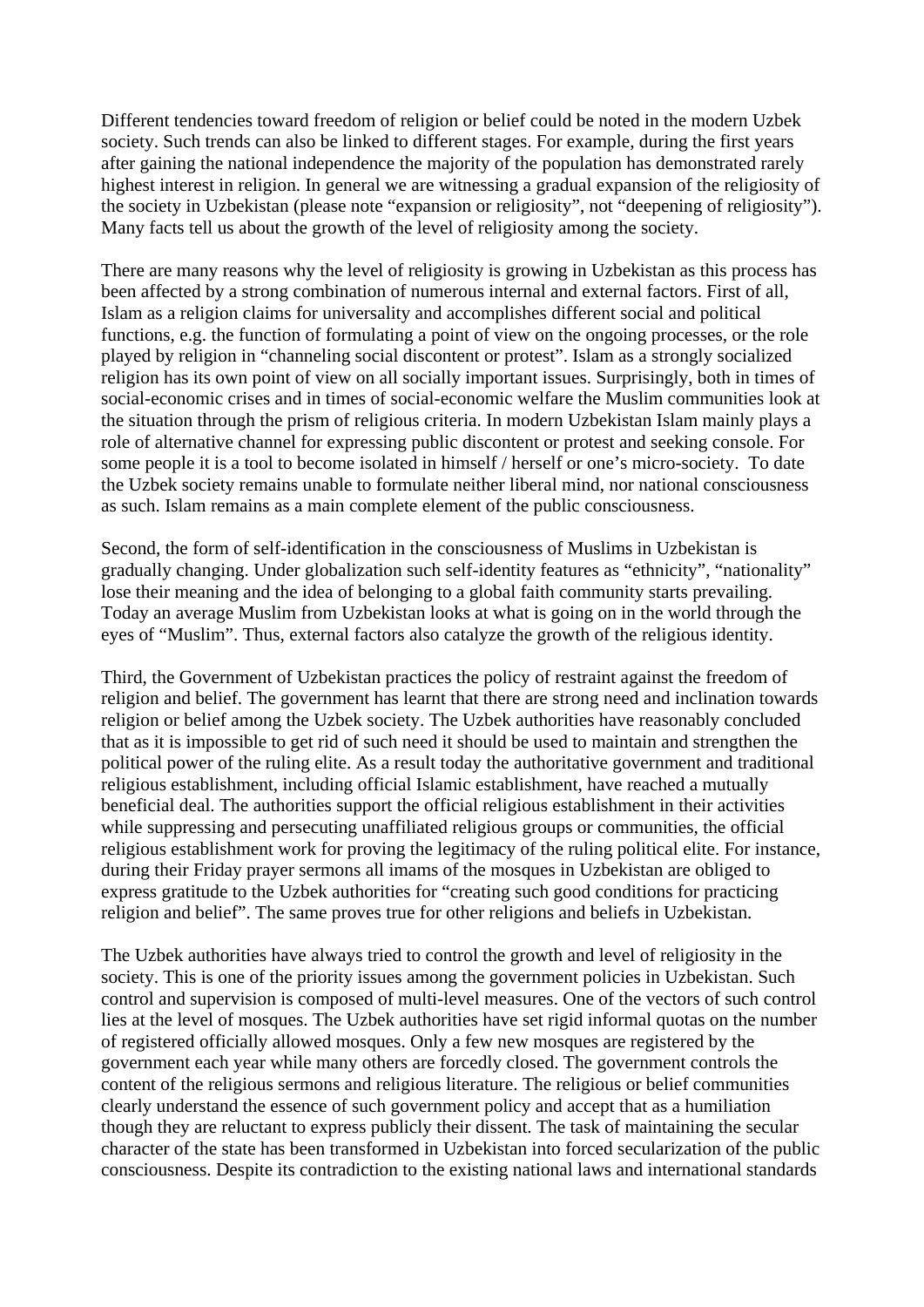the Uzbek government keep on going accomplishing this task. Thus, in the public consciousness of the majority in Uzbekistan the state policy and Islamic values are opposing to each other.

The government has understood that there is a great demand for religious education, especially education on Islam, among the society. Thus, in 1999 the Uzbek authorities established the Tashkent State Islamic University which was meant to prepare religious intellectuals and formulate contemporary religious teachings conforming to the government policy on freedom of religion. Surprisingly, this university was established under the Decree of the Cabinet of Ministers and submits to this central governmental body which contradicts the principle of a secular state laid out in the Uzbek Constitution and other national laws. Apart from the Islamic University, there are also several official religious educational centers throughout Uzbekistan which prepare religious cadres. However, those official religious educational centers are not in the position to cover the demand of the whole society to religious education.

Islam as a religion accomplishes different social functions. For adherents of Islam concrete forms of the perception of religion depends on the social-psychological situation of a separate group or individual. For example, for elderly people the religion is a tool of self-consoling and preparation for death. That explains why elderly people tend to become more religious. The state-orchestrated concept of Islam, for example, nurtures the ideas of "patience and submission to the power of the rulers". However, the main trends of religious activism in Uzbekistan show that the religion, in particular Islam, has a very dynamic and pro-active role in this country. For example, almost all major social protests or conflicts in the recent history of Uzbekistan had an Islamic attributes (clashes of the government and religious authorities in Namangan in 1992, bombings of 1999 and 2004, the Andijan event of 2005 and 2009). It is almost a norm that persons with higher level of religiosity are noted to be socially pro-active, dynamic and politicized.

The level of religiously motivated detentions and criminal prosecution of religious groups hasn't fallen lately. Independent observation of the situation and monitoring of the government controlled Uzbek mass media indicate that the authorities are not thinking of changing their policy on freedom of religion or belief based on persecution and subjugation. For now, this is an issue of maintaining a secular character of the state for the Uzbek authorities but in the long-run this risks to become a fundamental problem for Uzbekistan. As a result of inadequate and brutal policy based on repression and persecution the bulk of the Uzbek society doesn't believe in the policy of the ruling elite on combating religious fundamentalism and extremism.

It is difficult to assess the presence, level of activism and strength of religious fundamentalist and extremist groups in Uzbekistan. With the government's repressive regime, poor living and economic conditions, and reports of common and unusual torture make a fertile breeding ground for Islamist fundamentalist and extremist groups in Uzbekistan (the Hizb-ut-Tahrir, Wahhabism and the Islamic Movement of Uzbekistan (IMU). Unlawful or inhumane actions committed by the Uzbek government are viewed by those groups as an attack on the Muslim community. They view the current status of Islam in Uzbekistan to be shrinking due to the government's repression despite the fact that mosques have been erected and refurbished. Even though many operations and campaigns against the group have been conducted, it is resilient in that it has proven the ability to recruit members rather quickly. This is problematic for Uzbekistan primarily because there is only so much they can do to stop a group that considers itself a political party, not a militant group.

In general the Uzbek authorities control the situation by applying punitive measures. But the consequences of this are conflicting. On one hand, the influence of and threats from religious fundamentalist and extremist groups are reduced. On the other hand, the imprisonment, jailing,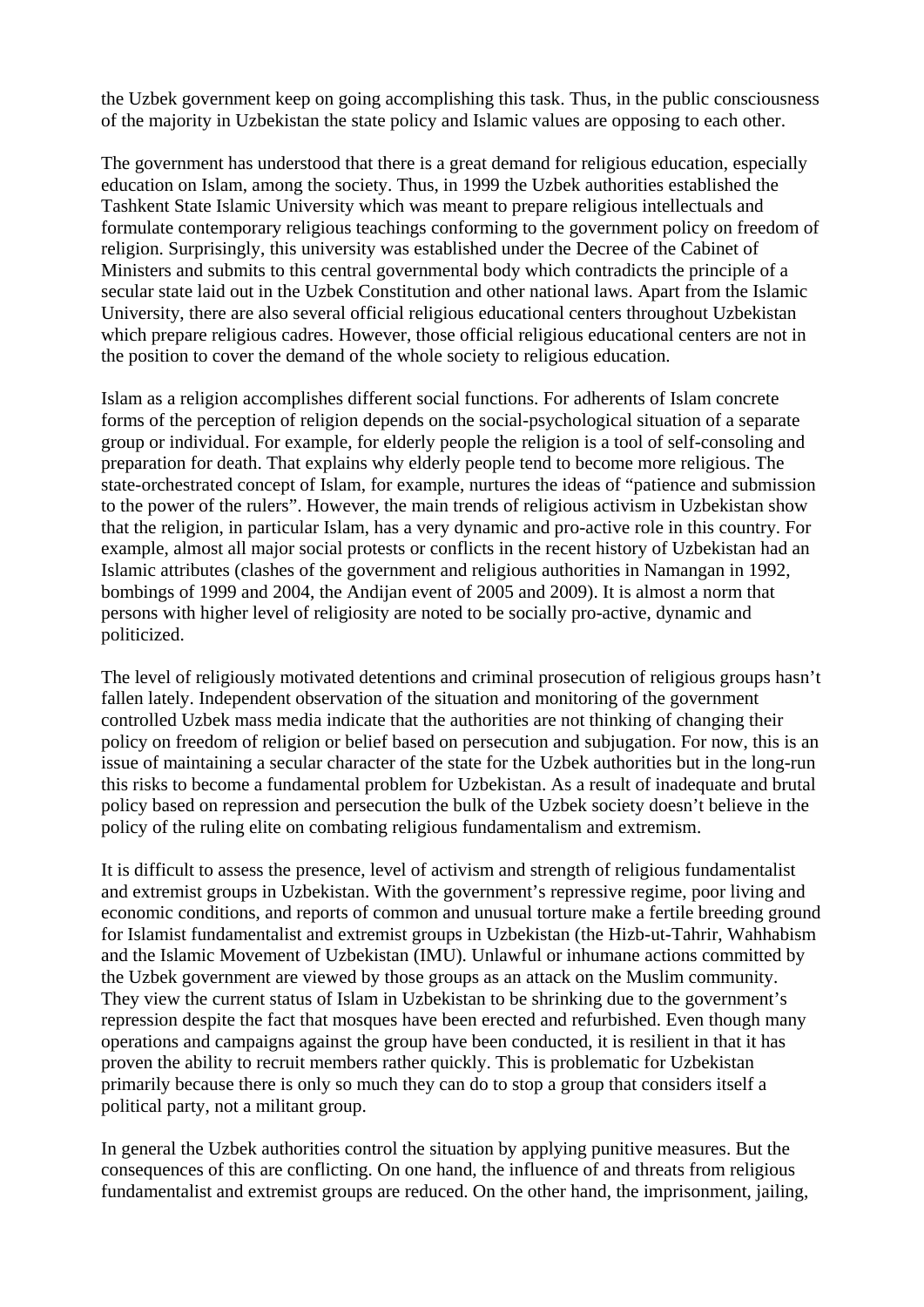and crackdown on religious groups falling of the government set boundaries will possibly fuel those groups and push them to become more radical. One of the main places of radicalization of peaceful Muslim groups today in Uzbekistan are Uzbek prisons. Whatever the consequences, it is quite clear that Islamist fundamentalist and extremist groups are not leaving Uzbekistan and will continue to challenge the difficult line between rising political dissent and rising extremism.

The answer to a question "To what degree the threat from Islamist fundamentalist and extremist groups is realistic and legitimate?" would be very tricky as religious fundamentalism and extremism are not a new phenomenon, nor is there anything novel in the government tendency to justify repressive policies by reference to the extremist and fundamentalist threat. Yet current government efforts to combat religious extremism and fundamentalism in Uzbekistan pose significant normative threats to the human rights framework.

The Uzbek government is increasingly taking actions in the name of counter-terrorism that violate basic human rights norms. Already the Uzbek authorities have tried to assimilate their own situations to the global "war on terror." In Uzbekistan non-traditional religious groups and belief communities, and even non-violent dissident activities are being stigmatized by governments as extremists and terrorist. Such labels are used to rob the targeted groups of legitimacy, both domestically and internationally, and to allow governments to recast their struggles against these groups as counter-terrorism. The danger of this tendency, from a human rights perspective, is the presumption that normal human rights and humanitarian law constraints are relaxed in the fight against terrorism. Equally worrisome is the fact that such claims are often asserted in the hope of attracting the western support, or at least of tempering the West's criticism of abuses.

It is difficult to tell now when and how the religious extremist and fundamentalist groups started finding supporters and adherents in Uzbekistan as it is equally complicated to indicate what has prompted this process, although independent observers point to dire social-economic situation, lack of available lawful channels for expressing public dissent and crackdown on political and civil liberties as a root causes of support the religious extremists find among some groups of the population. Anyway, it can be concluded that there is a legitimate threat of Islamist extremism and fundamentalism in Uzbekistan. However, this threat is too exaggerated by the Uzbek government in order to curtail civil and political rights and strengthen the power positions of the ruling political elite. The government policy on freedom of religion is repressive and that is why ineffective. Such policy on combating religious extremism and fundamentalism doesn't convince the society but scares and makes more sympathetic and closer to the extremist and fundamentalist groups. In the Muslim dominated societies such strategy proves to be not effective.

#### **Overview of the national legislation and practical regulation under bylaws:**

Some understanding of Uzbekistan's more recent religious history is necessary to analyze the current law and practices and understand their future implications.

The Uzbek Constitution establishes the limits of Uzbek religious freedom and human rights in general. The Preamble to the Constitution asserts Uzbekistan's general devotion to human rights and recognizes the primacy of norms of international law. Article 31 explicitly guarantees freedom of religion, and protects the right to manifest a religion: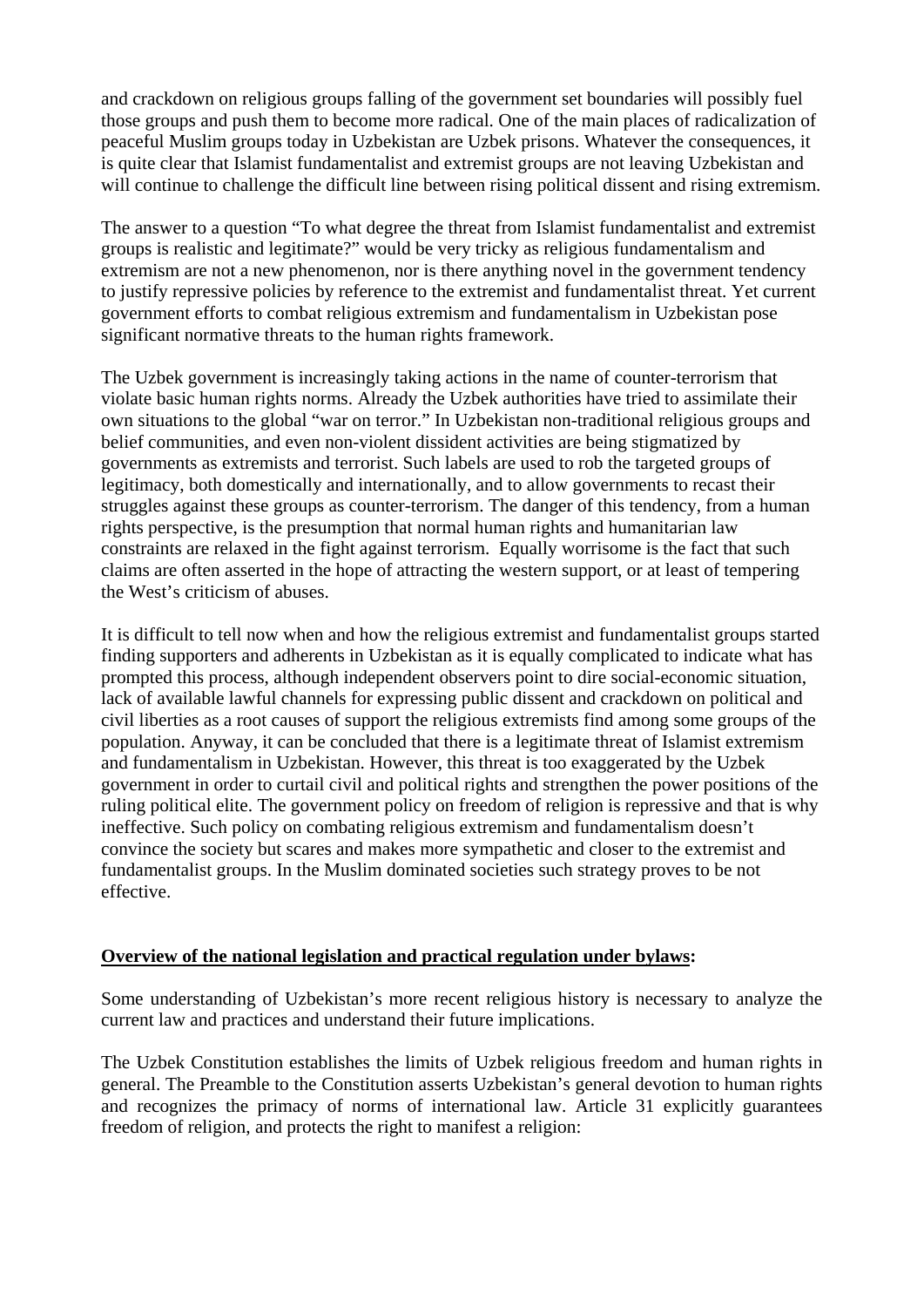Art. 31 (Guaranteeing freedom of religion): "Freedom of conscience is guaranteed for all. Each person has the right to practice any, or no, religion. Forced imposition of religious views is not permitted".

Separation of religion and state is mandated in Article 61:

Art. 61 (mandating separation of religion and State): "Religious organizations and associations are separate from the state and equal before the law. The state does not interfere in the activities of religious associations".

The Uzbek Constitution, however, also restricts the right to freedom of religion in three articles of the Constitution. First, Article 16 provides that the rights and interests of the Republic of Uzbekistan supersede any provision of the Constitution.<sup>3</sup> The meaning and limitation of this restriction is unclear and undermines freedom of religion. Article 16 authorizes the government to limit the right to manifest one's religion in light of *any* rights and interests of the state, which in this case are political interests.

Second, Article 20 states that one's exercise of rights and freedoms may not violate the lawful interests, rights, and freedoms of the state or society:

Art. 20 (Providing restrictions to the rights and privileges set forth in the Constitution): "A citizen's exercise of rights and freedoms may not violate the lawful interests, rights, and freedoms of other people, the state, or society"

Like Article 16, the ambiguity of the language in Article 20 provides an additional obstacle for religious adherents because Uzbek officials interpret the words "lawful interests, rights, and freedoms" to suit their own purposes, including suppressing perceived ideological and political opponents.

Finally, Article 61, which provides for the separation of religion and state, falls prey to the state's "rights and interests" and "lawful freedoms" limitations provided in Article 16 and Article 20, respectively. Thus, Uzbekistan may call itself a secular state, but the state maintains control over religious life. According to Shireen Hunter, a Central Asian scholar, secularism in Uzbekistan means subordination of religion to the state, rather than separation. The state illegitimately subjugates religion to the state apparatus in order to pursue one political goal of eliminating any potential Islamic political power and one personal goal of retaining power at all costs.

Although the Uzbek Constitution clearly provides for freedom of religion, the state distorts and abuses constitutional limitations of this human right for questionable purposes. State-sponsored Islam violates the Separation of Religion and State article of the Uzbek Constitution. Moreover, the lack of a true separation of powers and an independent judiciary undermines the power and meaning of the Uzbek Constitution. The integrity of and respect for this supreme body of law is reportedly threatened by repeated violations of its provisions by the Uzbek government.

The main law in Uzbekistan declaring the separation of state and religion is the Law of Uzbekistan "On freedom of conscience and religious organizations"<sup>4</sup>. Though article 5 of the

1

<sup>&</sup>lt;sup>3</sup> See Uzb. Const. at § 1, Ch. III, Art. 16 (Providing a limitation to the rights and liberties set forth in the Constitution): "No provision of this Constitution may be interpreted to prejudice the rights and interests of the Republic of Uzbekistan".

<sup>&</sup>lt;sup>4</sup> Uzbekistan is also a signatory of the Universal Declaration of Human Rights. Article 18 of the Universal Declaration of Human Rights that declares that "everyone has the right to freedom of thought, conscience, and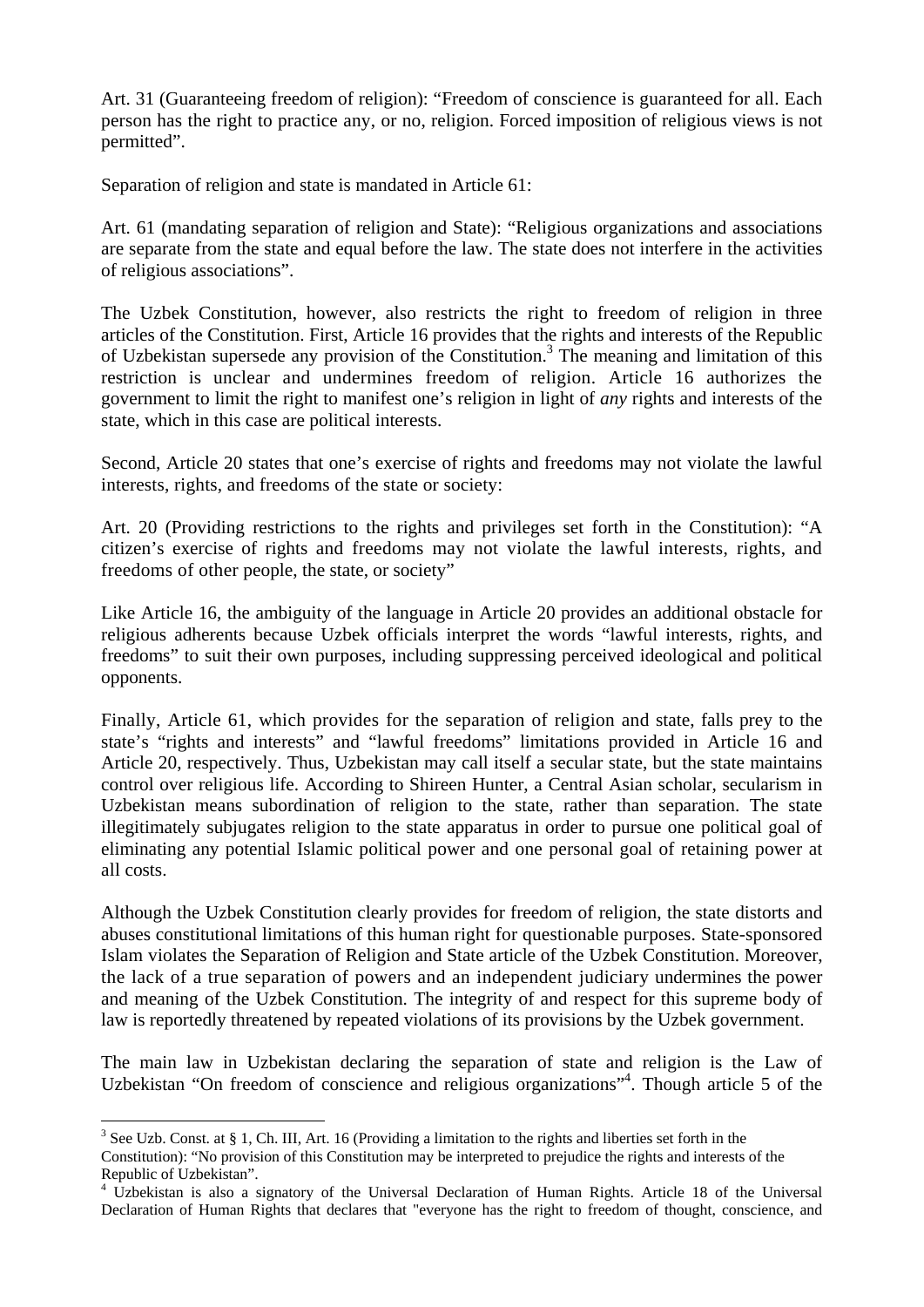Law secures the principle of the separation of state and religion in Uzbekistan, there are other provisions of the Law that appear to contradict with this principle<sup>5</sup>. The state secures the right to register all religious organizations and the regulation of their activities.

Several enacted laws, amendments, and decrees are of particular relevance. Beginning 1997, the government began closing all mosques and Islamic schools that did not register according to the 1991 religion law. The government does not provide any legal explanation for closing these religious institutions. Further, beginning January 1998 the Muslim Board of Uzbekistan, a statecreated and controlled religious agency, ordered the removal of loudspeakers from all mosques, citing "preserving the social order" as a justification for that ban. In May 1998 the Uzbek Parliament amended the state religion law so that religious non-governmental associations are required to register with the government and any unregistered religious activity or unofficial religious speech is illegal. Again, the government has not provided any legal justification for imposing these burdensome and arbitrary restrictions, aside from alleged threats of Islamic fundamentalism. Additionally, the government imposed, by law, a state test that every religious leader must pass for authorization to lead Islamic worship or to teach. The test included questions outside the traditional sphere of a religious cleric and is often used used to weed out unwanted clerics.

The government enforces restrictions against activities and expressions of Islamic faith. Those restrictions negatively affect several activities and expressions of independent Islamic practice, including dress, worship, and education. For instance, the free exercise of Islam includes the right to wear certain types of clothing and to have a beard. The Uzbek police often arbitrarily forces men who wear beards to shave against their will. Female students and schoolgirls are threatened that they will be punitively expelled from school for wearing Islamic head scarves. Male students and schoolboys are also threatened that they will be expelled from school for attending the local mosques for daily prayers. The parents of the students and schoolchildren are forced to pledge in writing obliging not to allow their children attend mosques and Internet cafes. The very threat of expulsion, harassment, arrest or possible violence is enough to force submission to the state-imposed Islamic practice and inhibit religious freedom.

The government harasses, detains, and arrests independent Islamic leaders and followers on questionable evidence, which limits religious freedom and forces adherence to official Islamic practice. According to the Uzbek Constitution, no one may be subject to arrest or detention other than on legal grounds.<sup>6</sup> Moreover, no one has the right to enter a home, conduct searches, or

 $6$  See Uzb. Const. at § 2, Ch. VII, Art. 25 (asserting that each person has the right to freedom and personal inviolability and that no one may be subject to arrest or detention other than on legal grounds).

religion." The declaration goes on to state, "this right includes freedom to change his religion or belief, and freedom, either alone or in community with others and in public or private, to manifest his religion in teaching, practice, worship, and observance."

**<sup>5</sup>** For example, article 6 of the Law creates a Committee on Religious Issues (the Committee) in order to regulate the state's relationship with religious organizations in Uzbekistan. Section 2 of the same article lays excessive control function of the regulation of religious organizations by local governments in the regions of Uzbekistan. The article also requires for approval by the Committee for an alien to head a religious organization. Article 9 of the Law secures a state monopoly to religious education in Uzbekistan and bans private religious teaching practice. In addition, Article 14 of the Law bans appearance in religious clothing in a public places except for representatives of religious organizations. Article 5 prohibits private teaching of religious principles, Article 14 forbids wearing "ritual" attire in public, where violations of these provisions can result in a fine of five to ten times the amount of the minimum monthly wage or up to fifteen days in jail, and all religious groups face burdensome registration requirements under the law, with penalties of up to five years in jail for failure to register or participation in an unregistered religious group.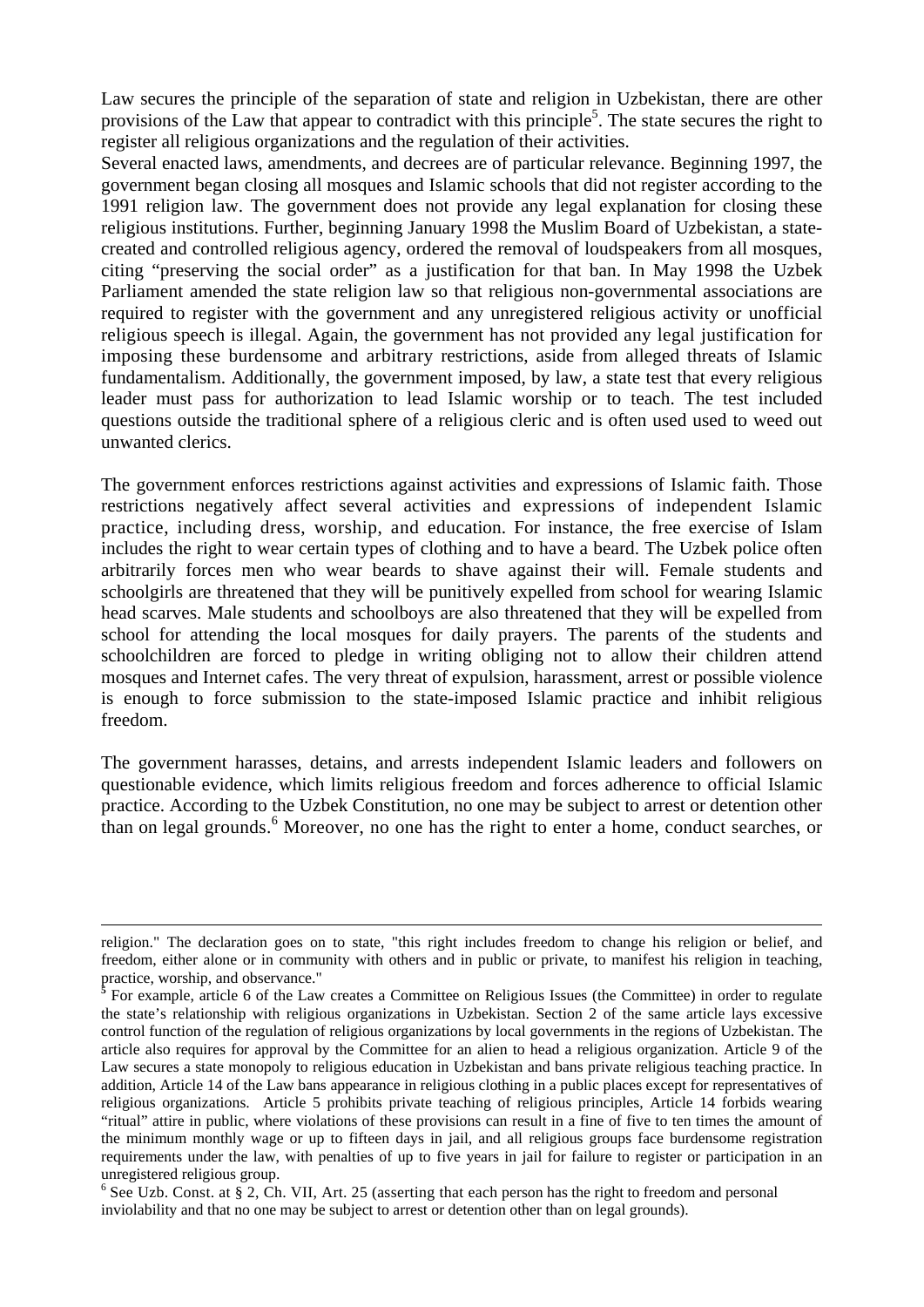maintain surveillance except by lawful means.<sup>7</sup> In practice, however, the law enforcement officials have detained or arrested pious Muslims on questionable charges and conducted searches of personal property without legal authorization.

Numerous Uzbek and international human rights groups have found out that persons accused and convicted for anti-state crimes [usually, religiously or politically motivated crimes] were subject to particularly rude conditions of detention and to harsh treatments. Religious prisoners, who are serving prison terms in the same prison facilities than other types of inmates, do not enjoy the same range of rights. Their rights, such as the right to correspondence and written communication with home or the right to receive food and other necessary hygiene items from home, are widely restricted. Letters and other written communications are widely censored and do very rarely reach the recipients. Food and hygiene items, addressed to the religious and political prisoners by their family and their friends, often do not reach them. <sup>8</sup>

The religious prisoners, unlike other types of inmates, are annually forced by the prison authorities to write official letters of apologies to the name of the Uzbek people and the head of state. This process is video-recorded by the prison authorities. During such process the religious prisoners are also often requested to sign a paper in which he / she pledges to cooperate with the secret service and police after being released and report on his / her peers, fellow brothers / sisters and colleagues. This is a main condition for applying amnesty act on religious prisoner. The prison authorities really often deprive them of their rights. They tend to easily blame religious and political prisoners of any breach of internal regulations and rules and to put them into isolated cells. This is a useful tool, in the hands of the Uzbek authorities, to control detainees release, which could be possible under annual amnesty acts. If a prisoner breaks internal regulations twice and more, he might not be eligible for amnesty. Other inauspicious practices are developed by groups of inmates who are willing to cooperate with the prison administration. They are given official power and position, as members of squad. With the help of such squads, the prison authorities maintain a constant control over religious prisoners, stay informed about everything in the prison, and use them to build false criminal cases against the religious prisoners and to accuse them with breach of internal rules.<sup>9</sup>

To date the penitentiary system in Uzbekistan, including the custodies run by the National Security Service remain out of monitoring, evaluation and reach of independent observers and NGOs. The overall responsibility for the penitentiary system is carried by the Main Directorate of the Ministry of Internal Affairs on penitentiary facilities but the National Security System maintains its pre-trial custody separately. Since 2003 the time when the issue of independent access to the penitentiary facilities of Uzbekistan was first touched by the UN Special Rapporteur on the issue of torture the Uzbek government has argued that the Ministry of Internal Affairs developed a special form of agreement on cooperation and partnership for independent observers, including NGOs, who wish to visit the penitentiary facilities. Ostensibly those independent observers who signed such agreements with the Ministry could visit penitentiary institutions. But this statement needs to be disallowed as it is not true.

We can guess about the situation in the penitentiary system of Uzbekistan only relying on the information and stories of former inmates, relatives of the inmates, and their lawyers. Periodic

1

<sup>&</sup>lt;sup>7</sup> See Uzb. Const. at § 2, Ch. VII, Art. 27 (mandating that no one has the right to enter a home, conduct searches or surveillance, or violate the privacy of correspondence and telephone conversations other than in the circumstances and through the procedures anticipated by law).

<sup>&</sup>lt;sup>8</sup> The EWG interview with Mamura Qodirova, a mother of a religious prisoner Surat Qodirov, who is now held in prison facility 64/51 in the Koson district of Kashkadarya region, September 12, 2007, Tashkent, Uzbekistan.

<sup>9</sup> The EWG interview with Muqaddas Shahidova, Umida Jumaeva and Mamura Qodirova, mothers of religious prisoners from prison facility 64/51 in Koson district of Kashkadarya region, September 12, 2007, Tashkent, Uzbekistan.